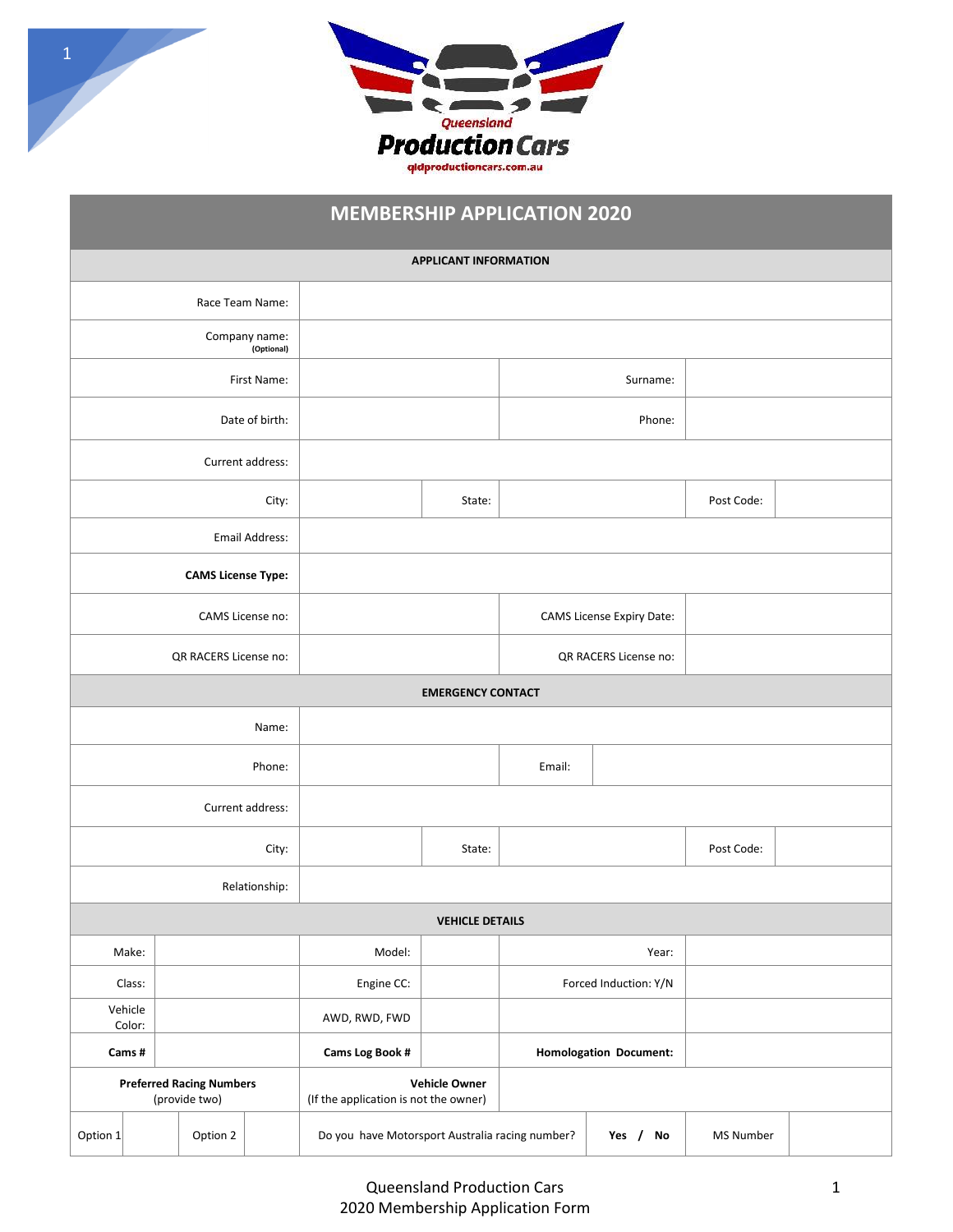

| <b>Information</b>                                                                                         |                   |   |   |    |            |              |       |     |
|------------------------------------------------------------------------------------------------------------|-------------------|---|---|----|------------|--------------|-------|-----|
| Queensland Production Cars Membership                                                                      |                   |   |   |    |            |              | Price | QTY |
| QPC Membership                                                                                             |                   |   |   |    |            |              | \$100 |     |
| <b>QPC Merchandise Information</b><br>(Shirts and Caps are will be on sale all year round)                 |                   |   |   |    |            |              |       |     |
| <b>QPC Product</b>                                                                                         | <b>Shirt Size</b> |   |   |    |            | <b>Notes</b> |       |     |
| Queensland Production Cars Shirts:                                                                         | S                 | M | L | XL | <b>XXL</b> | <b>XXXL</b>  |       |     |
| Let us know if you and you tram would like new QPC carps.<br>Queensland Production Cars Caps:<br>Yes<br>No |                   |   |   |    |            | Not Sure     |       |     |

| <b>Queensland Production Cars Member</b> |  |       |  |  |  |  |  |
|------------------------------------------|--|-------|--|--|--|--|--|
| Full Name:                               |  | Date: |  |  |  |  |  |
| Signature of applicant:                  |  |       |  |  |  |  |  |